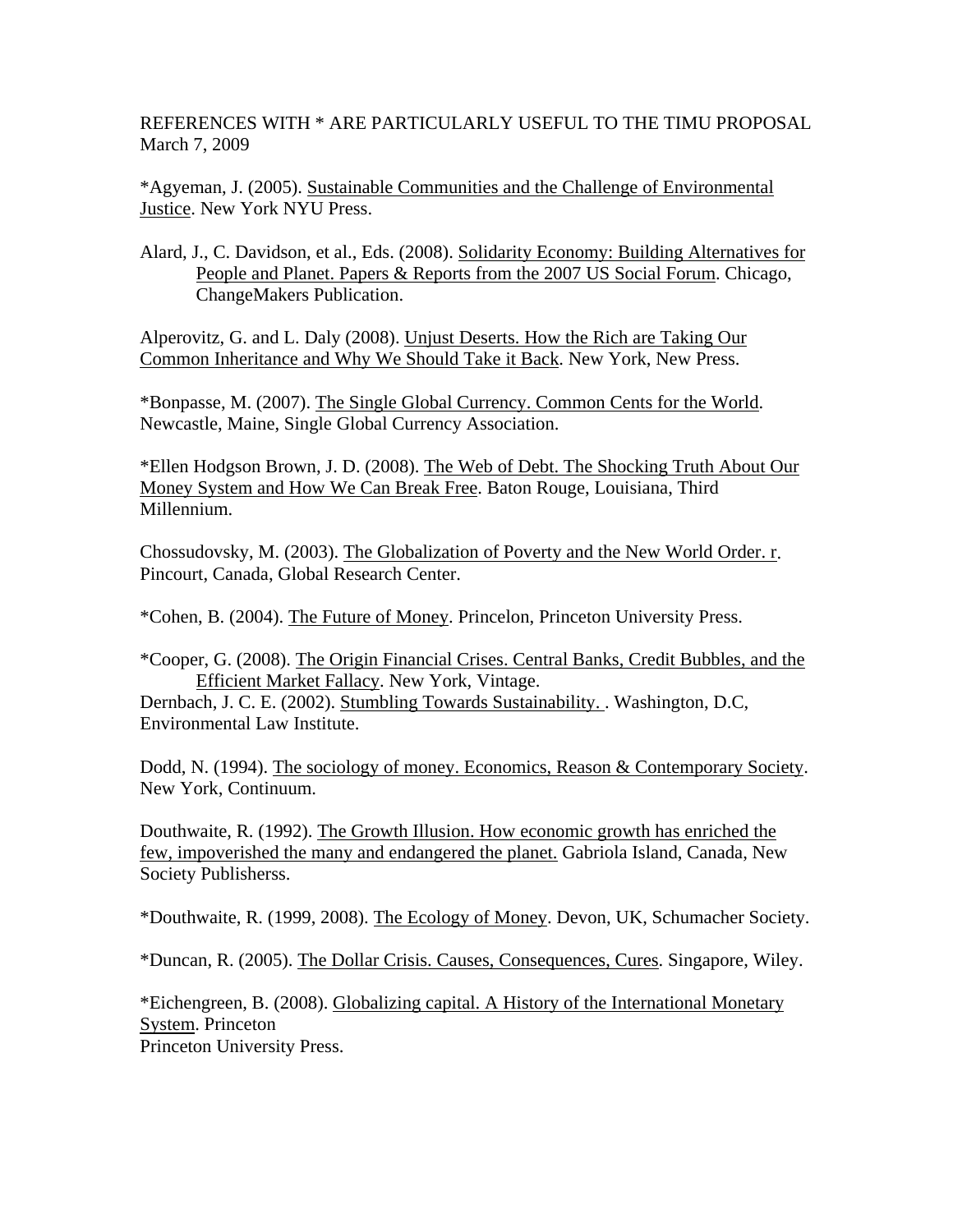Ferguson, N. (2001). The Cash Nexus. Money and Power in the Modern World. New York, Basic Books.

\*Ferguson, N. (2008). The Ascent of Money. A Financial History of the World. New York Penguin Books.

\*Greider, W. (1987). Secrets of the Temple. How the Federal Reserve Runs the Country. New York, Simon and Shuster.

Greider, W. (2003). The Soul of Capitalism. Opening Paths to a Moral Economy. New York, Simon & Shuster.

Hawken, P. (1993). The Ecology of Commerce: A Declaration of Sustainability. New York, Harper Collins.

Henderson, H. (2006). Ethical Markets. Growing the Green Economy. White RIver Junction, Vermont, Chelsea Green.

James, S. a. T. L. (2004). The Natural Step for Communities. How Cities and Towns Can Change to Sustainable Practices.. Gabriola Island, Canada, New Society Publishers.

Klein, N. (2007). The Shock Doctrine. The Rise of Disaster Capitalism. New York, Holt.

Korten, D. C. (2009). Agenda for a New Economy. From Phantom Wealth to Real Wealth. Why Wall Street Cannot Be Fixed and How to Replace It. San Francisco, Berret-Koehler.

Kuttner, R. (2007). The Squandering of America. How the Failure of Our Politics Undermines Our Prosperity. New York, Knopf.

Lardner, J. and N. Loewentheil, Eds. (2009). Thinking Big. Progressive Ideas for a New Era. San Francisco, Berret-Koehler.

Mazmanian, D. A. a. M. K., Eds (2001). . (2001). Toward Sustainable Communities. Transition and Transformations in Environmental Policy. . Cambridge, Massachusetts, The MIT Press.

\*Mishkin, F. S. (2007). Monetary Policy Strategy. Cambridge, Mass, MIT Press.

Olson, M. (1982). The Rise and Decline of Nations. Economic Growth, Stagflation, and Social Rigidities. New Haven, Yale University Press.

Peet, R. (2003). The Unholy Trinity. The IMF, World Bank and WTO. New York, St Martin's Press.